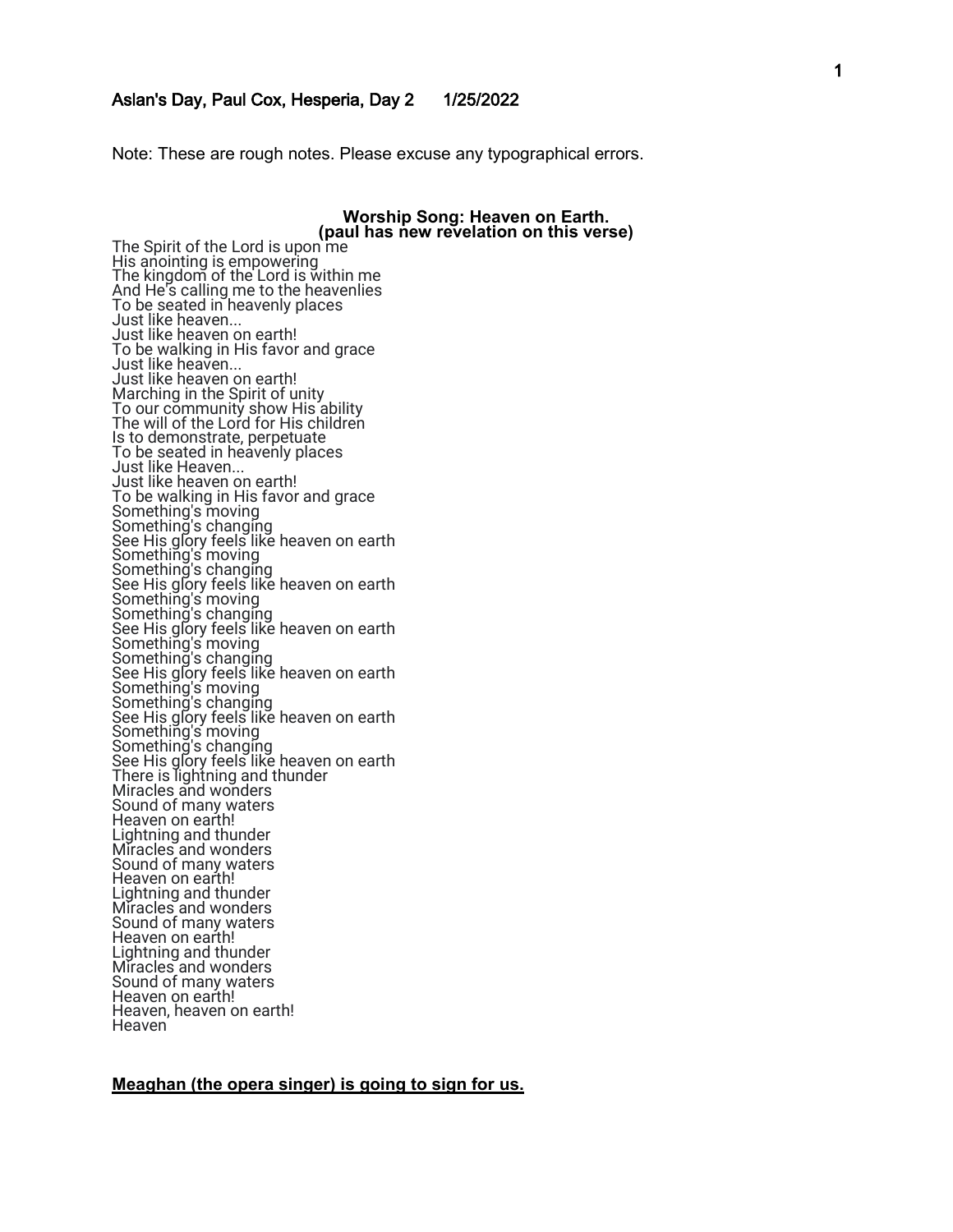Wade in the water) (Wade in the water) Wade in the water Wade in the water Wade in the water, children God is gonna trouble these waters See that band all dressed in white God is gonna trouble these waters It look like a band of the Israelites God is gonna trouble these waters See that band all dressed in red God is gonna trouble these waters Look like a band that Moses led God is gonna trouble these waters My Lord delivered Daniel well Daniel well, Daniel well Didn't my Lord deliver Daniel well Then why not every man? Man went down to the river Man went down to the river, Lord Man went down to the river Went down there for to pray

# **Paul on Aslan's and Kingdom Institute**

Paul: We are in the AP stream. We have been on a journey for a long time. Sudden shift recently. Years ago.. We had schools and intern programs. The lord is interested in new revelation and not teaching, and then started just doing academies. Last April, the Lord told Paul to lay down his ministry. ... What does that mean?

 In September, he stopped doing personal ministry, which is a big part of their income. Concurrently they started getting large donations. Started writing to start a school in Hawaii, Kingdom Institute. May or June, Rob Gross (Hawaii) started looking for property, and started getting large gifts too. He found a location. Met in a business complex, and the owners offered a different property, with a warehouse on the ground floor and 22 offices on the top floor.

 Paul is considering moving to live in Hawaii, and the price for the warehouse is less then the cost of a house in Hawaii. Paul had had a dream about 20 years ago, and he saw this warehouse filled with airplanes, and then it was filled with chairs. A Hawaiin young man came, with thousands more behind him.

 (It will cost \$1MM, and it is worth \$3MM. That was the word that came to Paul. And, in fact, that is the case for this warehouse).

 Paul started deliverance in April, and it continued.. At 54 days, Paul's deliverance shifted. He is continuing even today with deliverance. It is wearing him out. ... On July 4th; something about 400 (something shifted on July 1st; got discernment of the realm of grace) On July 4th it was over. There were 400 days of deliverance!

Paul has been a Christian since age 6, and he has gone though 400 days of deliverance... then it started up again.

November 14 had a commission service at the Mountain View Church. Commissioning for the new work the Lord wants to do. Paul was piled up with leis (16 leis around his neck.

Deliverance continued ... Last weekend it was horrible. And he tested positive for covid, but it is not covid, it is deliverance. The deliverance is off of the windows of the heavens.

Sunday night the deliverance stopped. Got the number 72. From the commissioning to Sunday was 72 days.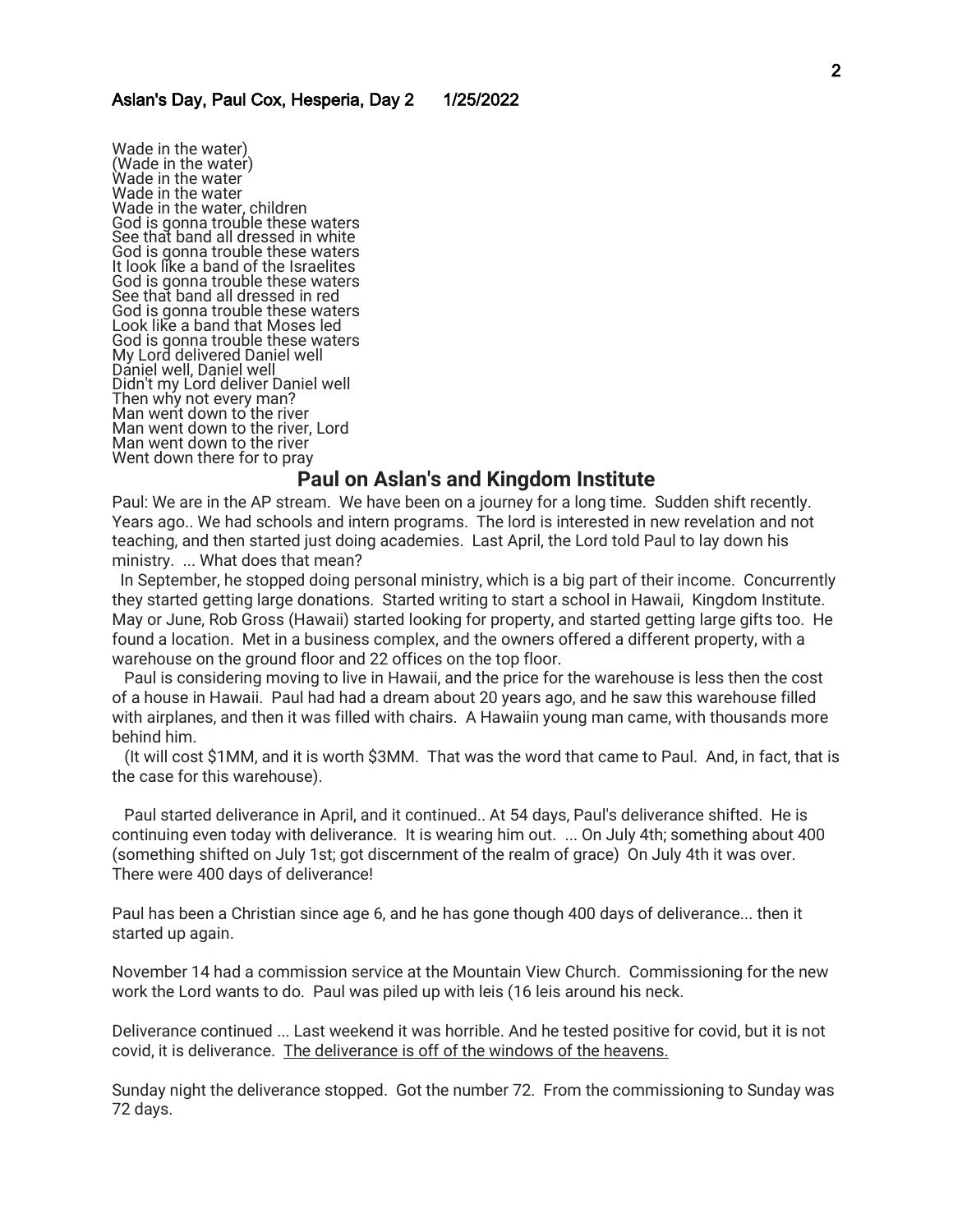Pauls' first prophetic dream was Donna giving birth to a baby with a deformed face. Saw double mirrors.... Reflecting and reflecting.. But what he was seeing were the windows of heaven. He sees the windows of heaven are aligned, and he hears, "all the babies are healed"

Mal 3:10 if I will not open for you the windows of heaven and pour out for you a blessing until **Iquit overflows**.

We had access to the heavenly places, and when Adam fell, Satan took the heavenly places that belonged to us. We are in the process taking back the heavenly places

Problem "people do not know that what we have is something that they need. So we need to do something that demonstrates God's power so that they can see that this is what they need.

So on Feb 4th they will have 2 meetings to see what happens.

## **This is ALL ABOUT THE POWER**

We have tried to educate ourselves into doing God's work. The problem is, I think, that the issue is not our willingness, the issue is that we are clogged up. When we are unclogged then the power can flow.

We have written off the Power of God. the majority of the church preaches against the power

John 18 **3** Judas then, having received the *Roman* [\[d\]](https://www.biblegateway.com/passage/?search=John+18&version=NASB1995#fen-NASB1995-26789d)cohort **(400-600 soldiers)** and officers from the chief priests and the Pharisees, \*came there with lanterns and torches and weapons. **4** So Jesus, knowing all the things that were coming upon Him, went forth and \*said to them, "Whom do you seek?" **5** They answered Him, "Jesus the Nazarene." He \*said to them, **"I am** *He***.**" And Judas also, who was betraying Him, was standing with them. **6 So when He said to them, "I am** *He***," they drew back and fell to the ground. 7**  Therefore He again asked them, "Whom do you seek?" And they said, "Jesus the Nazarene." this is the power ... 400-600 people all fell to the ground

Paul I came with not persuasive words but a demonstration of POWER 1 Corin: 2:4 My message and my preaching were not with wise and persuasive words, but with **a demonstration of the Spirit's power**,

Are you ready to become the landing strip for the power of God? Are you willing to receive the power of God? Are you willing to disciple this?

Wisdom is the correct application of knowledge.

We are clogged up and we need the power.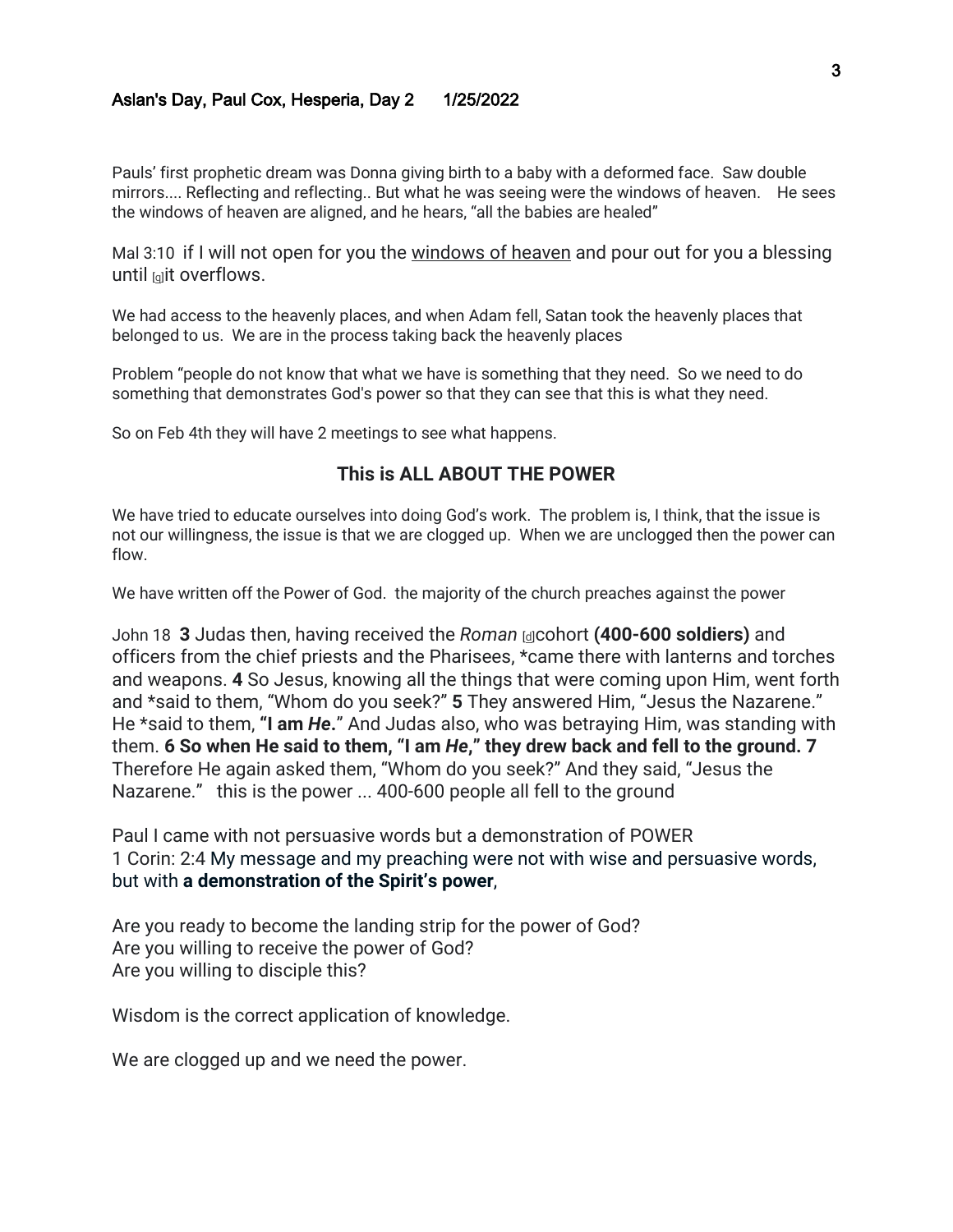When the Lord finished the 400 days and now Paul has the grace. Last night he had so much power. My grace is sufficient for you.

How does deliverance feel?:

 Many of Paul's friends have suffered with deliverance too. Many of us together had the deliverance. I ask "is this me or someone else?" I get an answer, "it is me"

2 Cor 12:9-10 my grace is sufficient. grace= contentment. My Grace is contentment. My strength is made perfect in your weakness . Strength is power...

**9** And he said unto me, My grace is sufficient for thee: for my strength (POWER) is made perfect in weakness. Most gladly therefore will I rather glory in my infirmities, that the POWER of Christ may rest upon me.

 We do not have a say in the power. It is not about me, it is about Him. We can not do anything for the power. HIS power comes to us, but we can not pull it down.

You can have all the head knowledge.. But without the power, you don't have it.

Without the power, you can not understand the bible. The bible is all about power. Everything in the kingdom of God is spiritually discerned, which goes back to the power and the ability to see.

For the churches that shut down the power, there is no spiritual discernment.

#### **Paul tells Glory stories.**

 Rob Gross takes an offering for Paul at his church and he gets \$505, Rob carefully counted it before giving it to Paul. Paul counts it and it is \$707. They counted it 5-6 times, and everytime they counted it, it was more. It was over \$900 at the end. That is THE power.

Donna ordered hangers from walmart. When the hangers were delivered, they got boxes and boxes of hangers. They got 33 boxes of hangers.

 Paul returns the hangers... "sir, we have no evidence that we sent you all those hangers"

Then they had students, and they got 33 students.

The hangers might have represented the warehouse hangers.

Dream: Paul is putting on a cottage cheese shirt. Cottage cheese is the transition from milk to solid food.

Gifts are hung on hangers? (I don't get this analogy)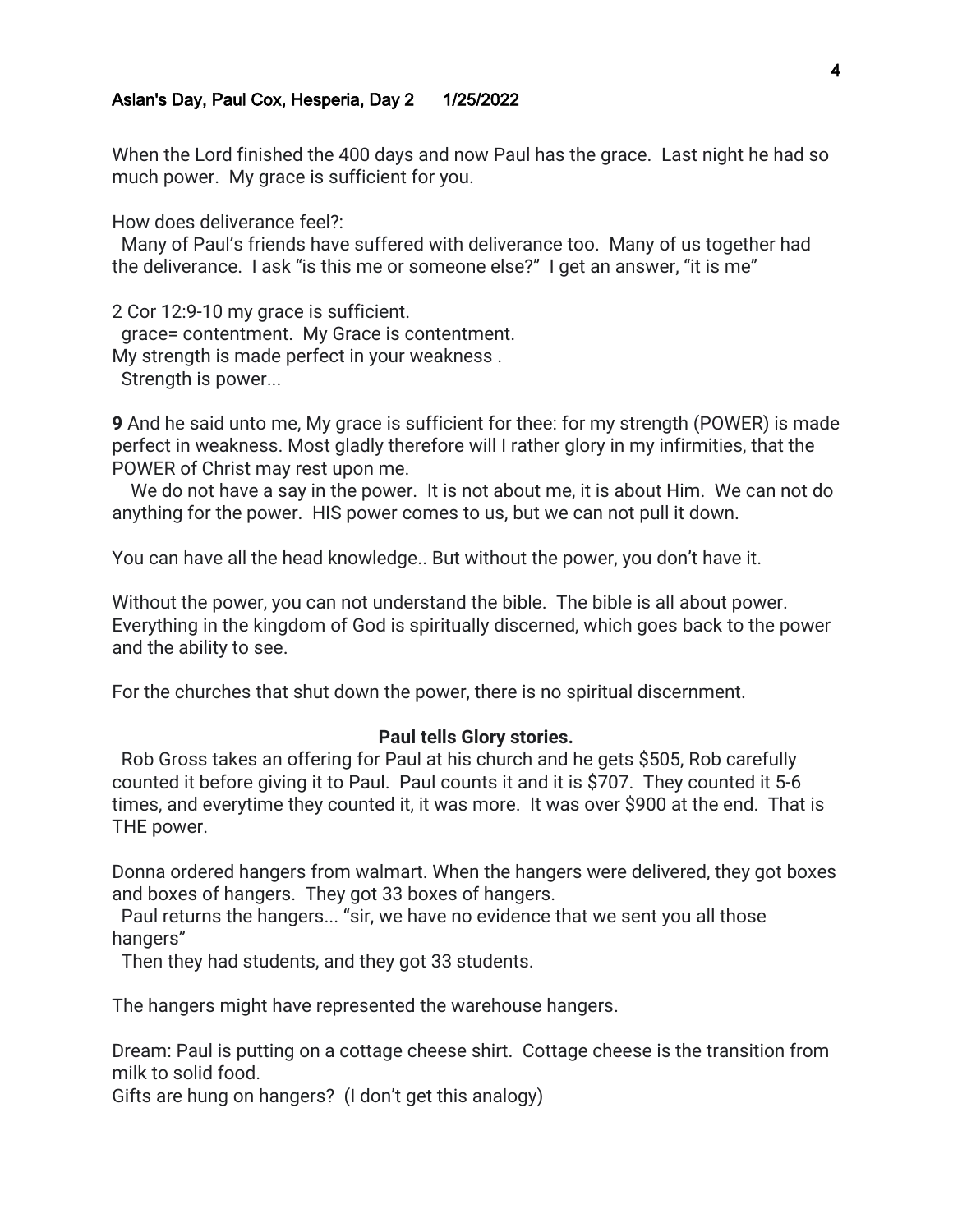Paul stays in a beautiful house, and all night long the bathtub keeps turning on, and he has to get up to turn it off. So tired...

During the day, the bathtub is not turning on.

That night, the bathtub turned on, and filled the bathroom and the bedroom, and it threatened to cascade down the stairs.

There was no obvious reason for this.

The water is coming through the ceiling in the dining room.

 The plumber is upset, and his car turned on, the music was on, and he did not turn it on.

In the same year, Paul is in Alabama. There is a condo there, and owns a Hotel. Paul is staying at the condo. He walks into the guest room, and there is water on the floor, and it is coming up from the tile... Paul thinks it is humid, and the condensation is coming from the weather... Soon there is water on the tile floor, and coming into the hallway.

 The handyman says that there are no pipes in the floor and nothing to leak water. Then the thermostat blows.

When the enemy comes against you... like a flood I will come and raise a standard

I came back from Hawaii... carousel at LAX, Paul's luggage comes out (Paul is first off the plane)... his luggage comes first. He gets it, and no one else's luggage has come. Paul's luggage is in the cart. Paul is leaving and still no one has their luggage. They are driving away, and still no one else has luggage.

Was Paul's luggage translated? The inside of Paul's luggage was freezing colds

Signs wonders miracles and power.

Will you be willing to be the landing strip for the power of God? You will be totally rejected. That is guaranteed... This is a sure thing. You will be rejected if you participate in the power of God.

So on Feb 4th Paul will see what God does.

His grace is contentment.

The reason for philosophy is contentment.

My grace is sufficient.

It is about discernment.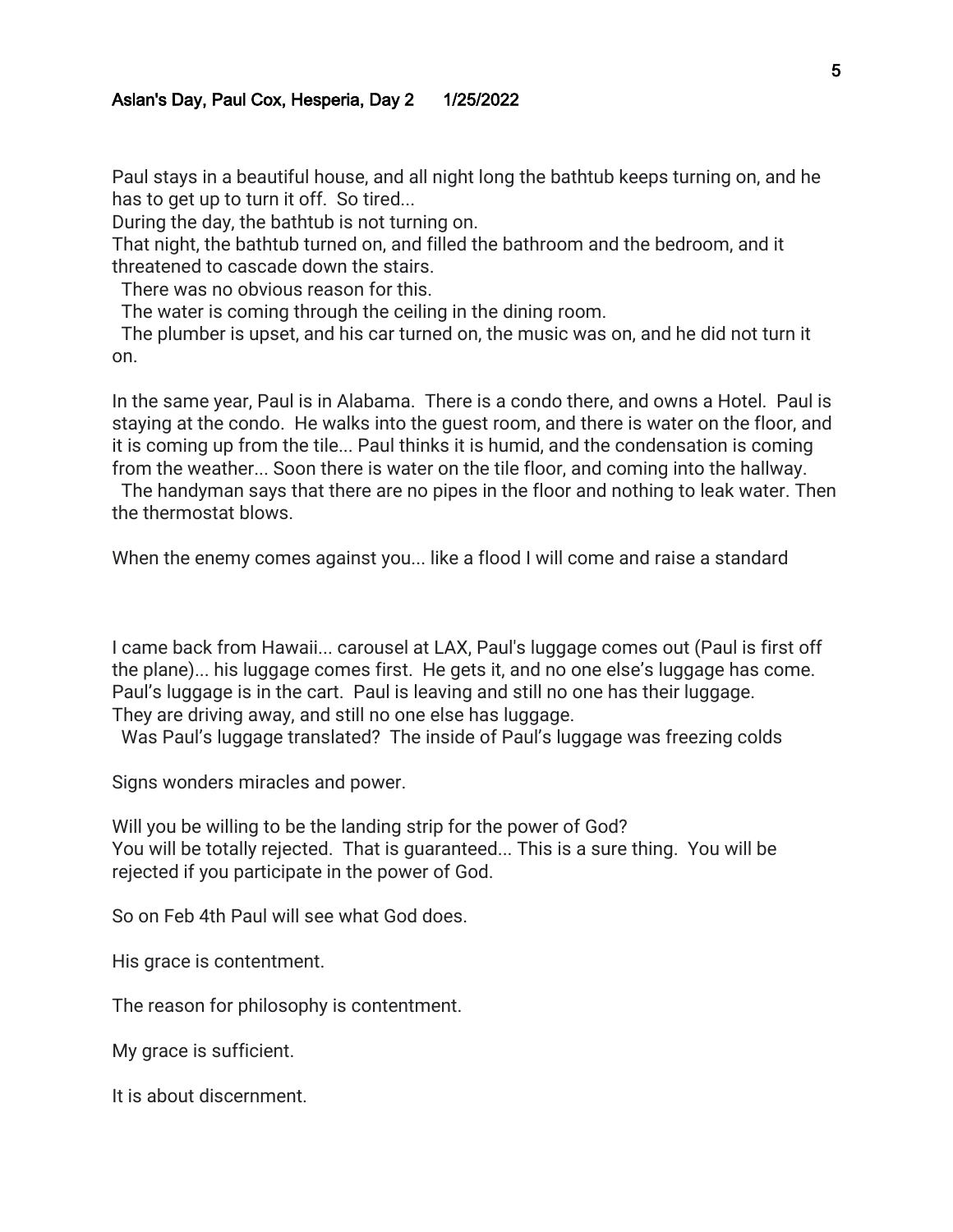Paul... we are committed to doing what the Father is doing. We are committed to doing what the father is doing.

The power is for salvation... then delivered, disciplined and sent out.

In the Jesus movement, we saw hundreds of kids getting saved. That was during the 70s, and those days are coming back. It is about power.

Every revival that took place was killed. The church (organized religion) kills the power. (wales revival was killed in less than a year)

#### **Holy Spirit has come in wisdom and power**

Power is here.

Power is coming in this season. Many many were offered this but they were not willing. It shall rain in this season.

Soo: **2** In visions of God he brought me to the land of Israel, and set me down on a very high mountain, on which was a structure like a city to the south. **3** When he brought me there, behold, there was a man whose appearance was like bronze, with a linen cord and a measuring reed in his hand. And he was standing in the gateway. **4** And the man said to me, "Son of man, look with your eyes, and hear with your ears, Paul: this is the water

The next thing.. The layer fell, all of a sudden one layer showed up really close to the top of your head. It is time to tap into the second heaven with a different level of authority.

There are 2 white pillars behind Paul There is a receptacle with multiple power strips attached.

I felt in my body a rod that was struck in the middle, something was holding gth middle so that the 2 ends were vibrating like a huge chime

I see a thick white cord behind you.

You are talking about the spirit of god being wisdom, but remember the rest of me. The spirit of the lord is the beginning. Don't forget counsel and might, don't forget knowledge and fear of the lord.

This world is consumed with fear. Everyone is consumed by fear. Don't you think my power is greater than covid. Do you think covid can live in my power? NO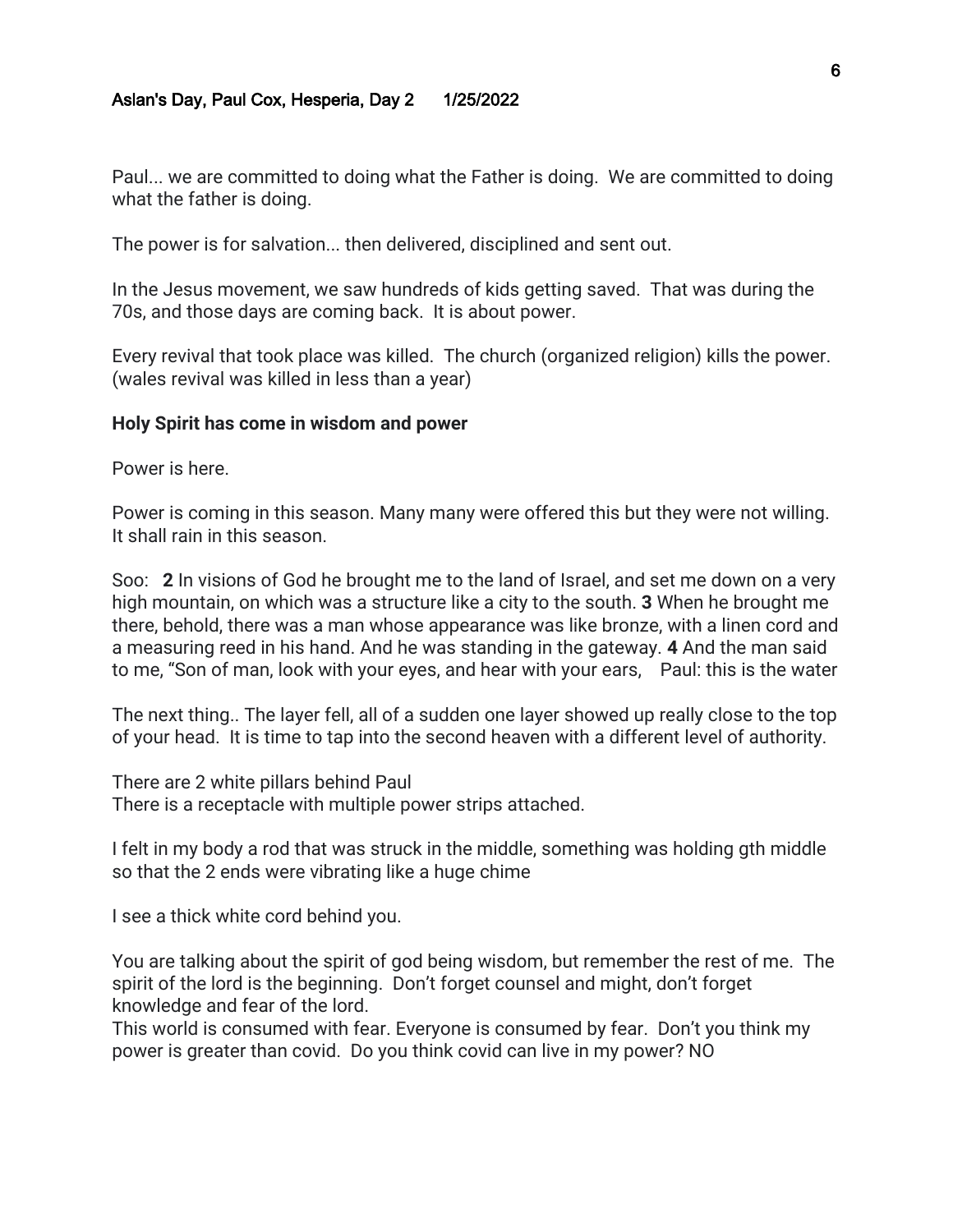The enemy has ramped up the fear in this world and my people are consumed by fear, but I am bringing the fear of the lord. You think covid fear was something. Wait until you see the fear of the lord, it is coming 3x

Something about Daniel's days of daniel.

## **Break**

*We are in this together, we should only give glory to God, because a point person is only able to move with power because of the prayer and intercession of the people who are praying for them.* 

I was hearing we are in the days of Daniel he is coming 2x

He shall arise as the ... Dan 12:3 3 And those who are wise shall shine like the brightness of the sky above;[\[a\]](https://www.biblegateway.com/passage/?search=Dan+12&version=ESV#fen-ESV-22085a) and those who turn many to righteousness, like the stars forever and ever.

You will be in a restaurant and everyone will fall under the power, but we will stand. We must learn to stand in the power.

It is very important that we do not make this happen. When you discern the power, you say, "yes Lord" You do not work the crowd up.

It is time to get up.

It is really a key of what is being said for the next generations. It is time to get up. It is time to stand.

When you are in the teacher's office of teacher, you are less likely to react physically. You are there to check and examine against the scripture.

Just because something hurts, doesn't mean it is bad. Sometimes the power of god hurts. Priests could die from the power of God.

If you have pain, you can ask, "Lord, is this of you?"

For almost a whole year, Barbara was falling easily. Then as the lord built capacity in her, she didn't fall as easily. For all of us, we are learning to stand, and this is building capacity. As Paul goes through deliverance, he gets revelation, but he could not have accepted that revelation without the removal of the bad stuff. It is less of me and more of Him.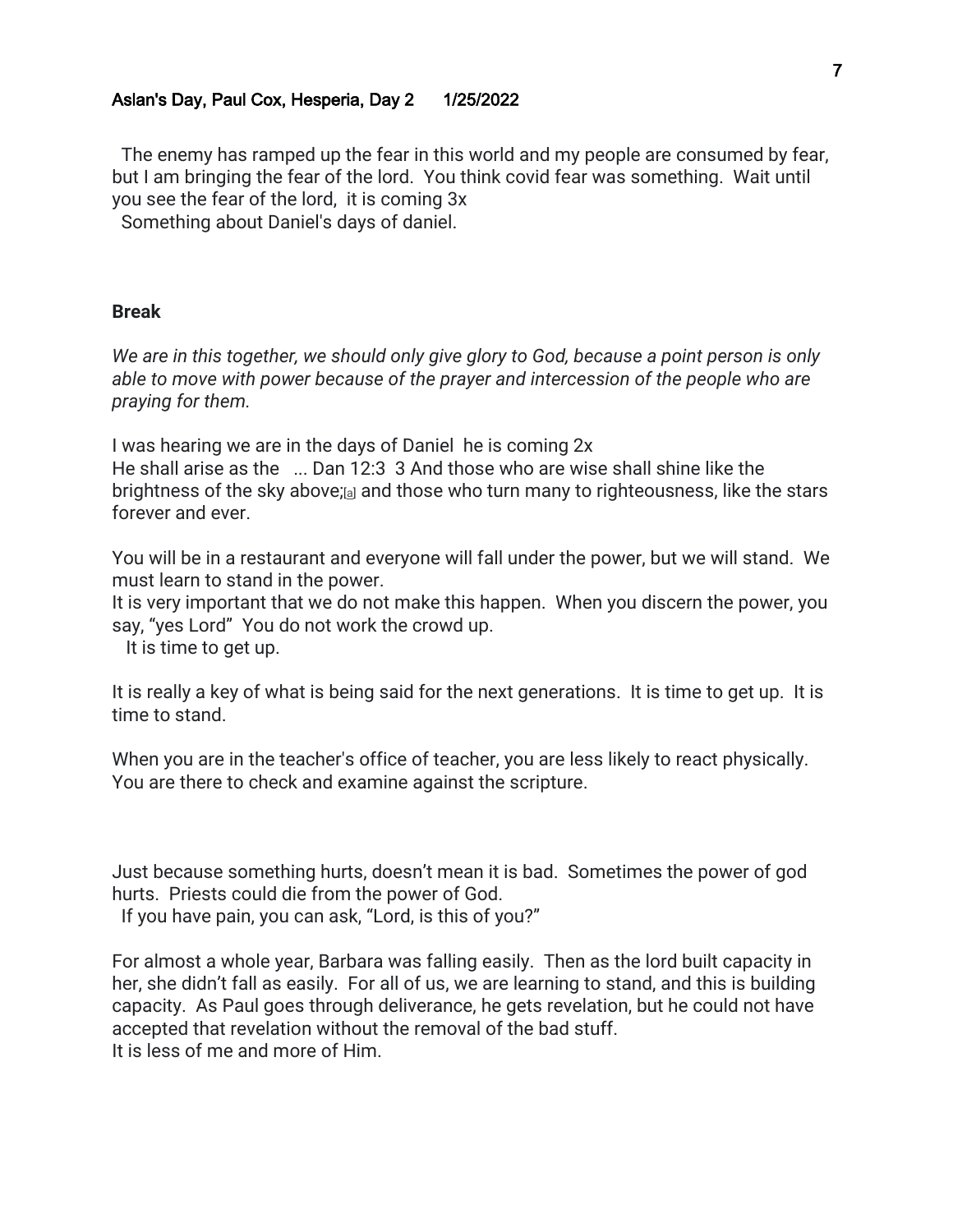Do not put people on pedestals. It is not about the man, it is about God. We talk about the artwork, but we should praise the artist.

Why do we have ego? It is all about God working through us. It all comes from Him.

We need to become who we are supposed to become. We need to do this together. We can not do this alone. We need each other.

There is a price that is paid.

Text my body is in spasm. I am exhausted, I can not even go to bed, for the last 2 weeks. And she is holding down a full time job. This is an example of someone who is praying and contending for the faith.

There are so many people who are contending and in prayer and travail.

## **THIS IS IMPORTANT TO BECOME WHO YOU NEED TO BECOME --- BRIAN**

Presentation of Generational Prayer.

 There is a terrible theology about this life is all about suffering, and things get better when you get to heaven.

But the truth is, the path of the righteous should grow brighter and brighter.

If you are pressing ahead, and not getting traction, you can try Generational Prayer. It gives an opportunity to approach a way of praying. A basic framework for prayer and following the lead of the Holy Spirit.

Jesus demonstrated how to walk in authority while he was here. If his being a worthy sacrifice was enough, then he could have just lived a good life, and been killed. But he demonstrated how to walk. We are his disciples, and we are supposed to demonstrate this life too. It is good work, it is a life of listening to God.

In generational prayer, you are cleaning up the inheritance in the family line.

Phil 2 12-13 ... work out your own salvation with fear and trembling ...

We need to exercise the authority that we have.

#### **Summary of Generational Prayer**

Gives you the opportunity to follow God's lead as he reveals the right the enemy is claiming against you and your family line.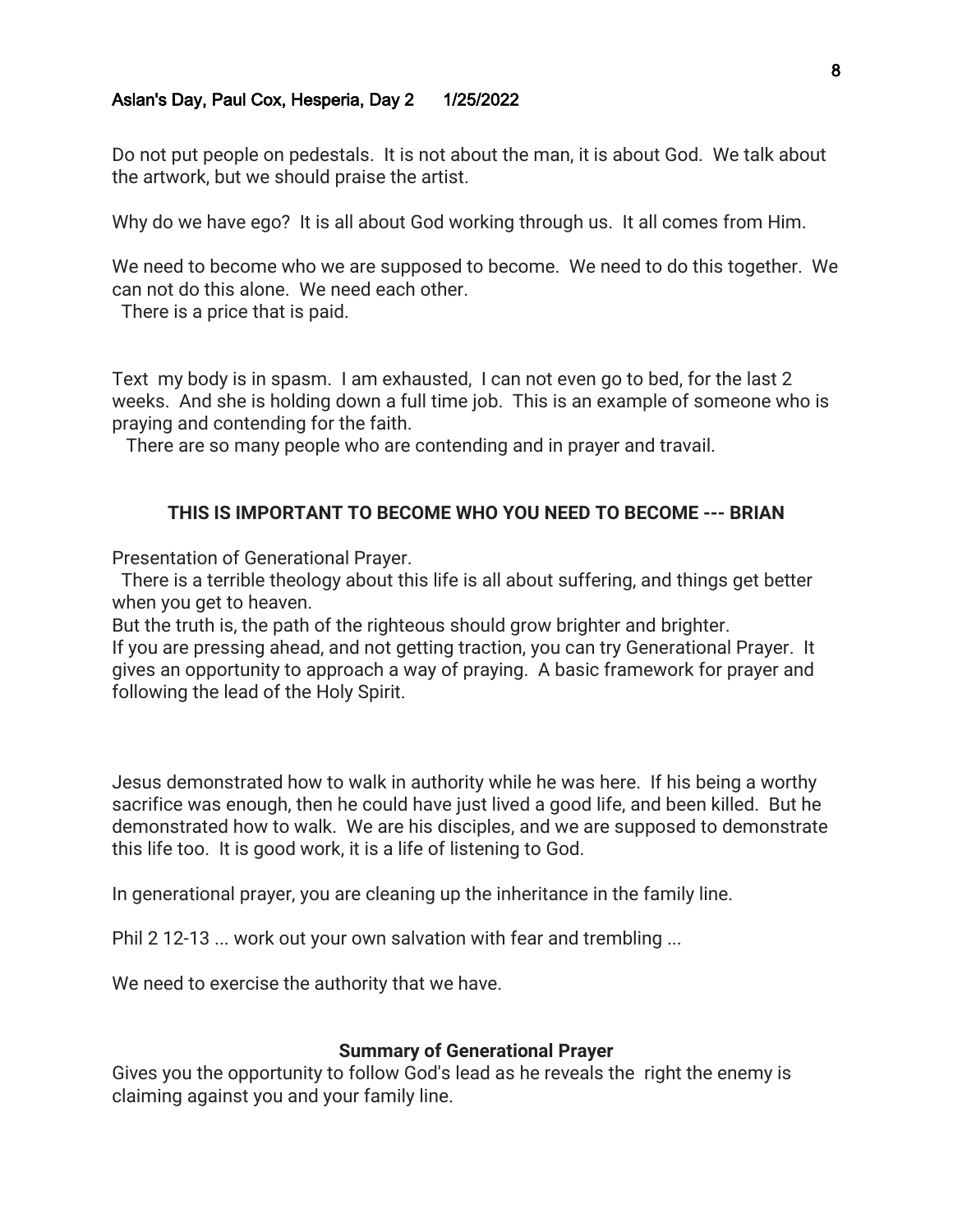You can then exercise the authority you have through Crhist to remove those rights.

What must I do to enter the Kingdom of God Luke 18:19.. Why do you call me good, no one is good except God alone. So, if Jesus isn't calling himself good, why do we try to be? We need to die to ourselves so we can be useful to the kingdom. No one is good except God alone. I declare that I am not good, God, please bring me into your goodness.

#### **LUNCH**

The Lord possessed me from ... I was brought forth Proverbs 8 When there were no depths I was brought forth, when there were no springs abounding with water. **Proverbs 25**  Before the mountains had been shaped, before the hills, I was brought forth,

Proverbs 2 When wisdom enters your heart,

When wisdom was **brought forth**... means to reveal. (RAIN IS REVEALED IN A CLOUD. IT IS BROUGHT FORTH FROM A CLOUD) When wisdom was revealed.

Before the hills I was revealed

The spiritual gifts are feminine in the bible (this is in the original language) The spirit of the lord is no gender, and the rest are all feminine.... The 7 spirits of the Lord... 6 are female, and the first is gender neutral.

...............................

Even the gift of tongues is femine. The image of God is male and female.

The holy spirit as wisdom is here. The angel of discernment.. On the back of the prayer manual at one time.

Sarah:

Waiting for the message to download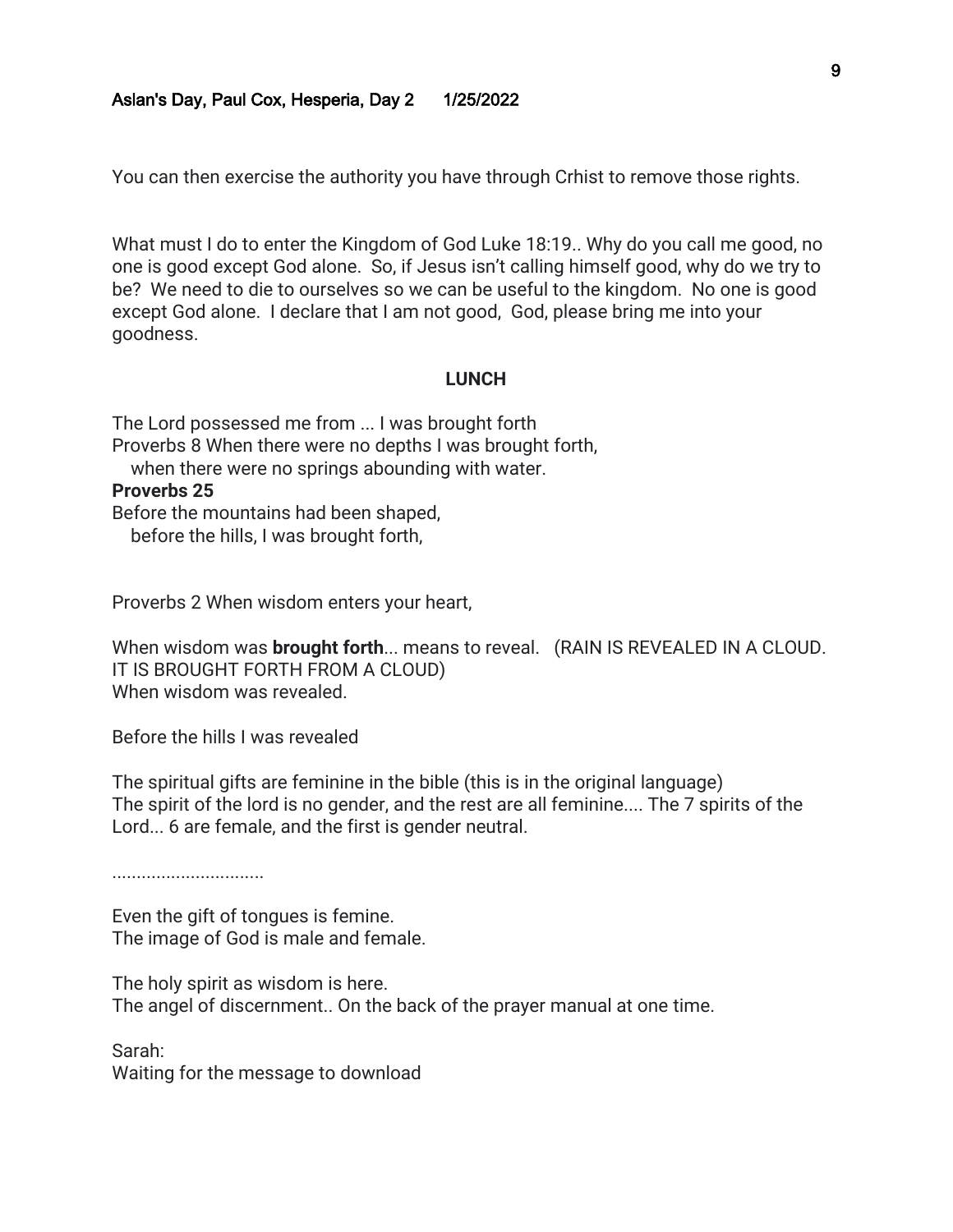I extend my arms and heart to you and bi you to draw near. For as yet you have stood afar. But my heart would draw you in, into the thing of the kingdom of God. he precious treasures. They are for you at this time. I invite you in, sorry ... come and partake. Come and fill your souls to fatness. Till you are satisfied, I have so much to give you and there has been rejection in the past.. But my children, drawn near, for you have filled yourself with that which does not satisfy. Ruach Kadosh... Ruach Kadosh (this means holy spirit) I would that you know me as Ruach Kadosh The beauties of holiness As I am So few have sought me as I am So few hunger and thirst for me There has been rejection. But this is the day and the hour when you need me.... me my children.

Crying...Crying....Crying

the invitation goes forth... enter enter.

===========

In the media the characters are androgenous... It is about the image of God. This is garbage. This is about God.. you hate god, so you do everything to disconnect from Him.

===============

El Shaddi the many breasted one, is masculine

Ro kadosh is holy

When Sarah released the word, I felt a sensation here... the holy spirit as wisdom is what she felt.

Ruach Kadosh (Holy Spirit)

# **Generational Prayer --- Brian.**

Is the generational model a deliverance or inner healing or both? Probably more of deliverance, but inner healing takes place. It is a tool.

Generational prayer... we find that God highlights something in that individual.

What is the biblical way to minister to people who have had a sex change? What is the biblical way to minister to people ...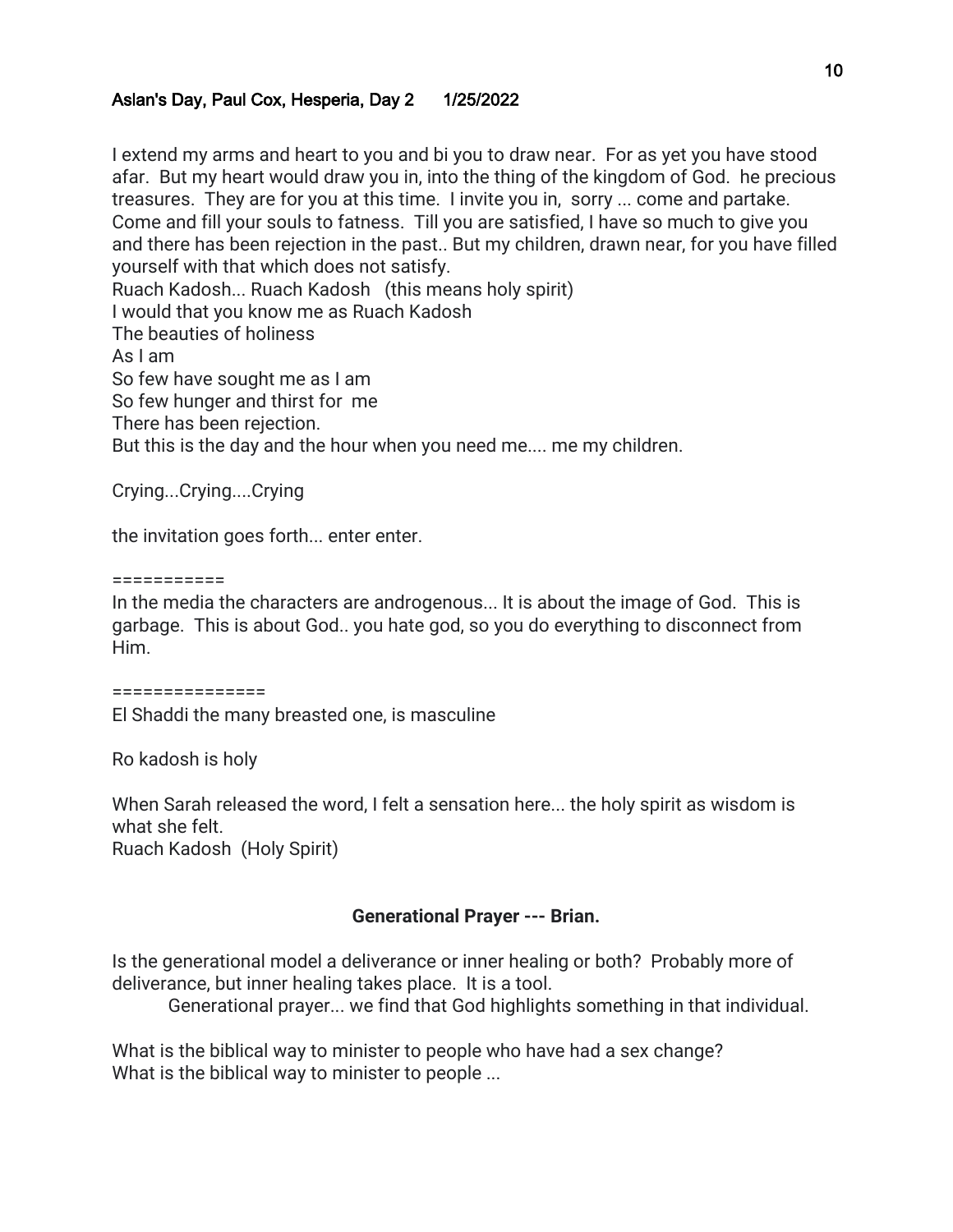In a prayer situation, you can say, I respect you as a person, I am not comfortable with this, and I can not help you.

We should have a form that people sign, but even with the document, it will not hold up in court.

In California, you can be sued for not using the gender that the person insists on. Do not use the word pastor, or life coach, or minister. We are lay people.

#### =============

The enemy thinks he checkmated God with DID because it is so complex. Without the Holy Spirit we can not do this. We must do only what the Holy Spirit tells us to do.

We only do what He tells us to do. Deliverance is very complex

## **For a prayer session**

- 1. Ask for a dream or a memory
- 2. Ask God what is the issue in the dream or memory
	- By constant practice you train your senses to know good and evil.
	- i. You can pray within your sphere of authority; but not outside of your
	- ii. sphere of authority.
	- iii. If God tells you not to pray right now, and a person tries to tell you that you need to pray for them, then they don't trust your judgment so why are they asking me for prayer if they don't think I hear from God.
- 3. How many generations back were things ungodly rights and rituals empowered in this person's life
	- a. What does the person hear or see first. Then listen to your team, then you check in with God. you want them to hear from God
	- b. It can be more than one number.
	- c. Go with the number furthest back in time
		- i. Lord, what happened "35" generations back that is the root of this stronghold?
- 4. Listen to what Holy Spirit says happened
- 5. Confess, repent, renounce and break the consequences of.... From before the beginning of time. Taking the repentance through the generations up until the present time.
	- a. Jesus never used the same method for healing. So we MUST ask the Holy Spirit what to do each time.
- 6. Holy Spirit, come and fill all the places the enemy is vacating and release your blessing hand arced over your head.